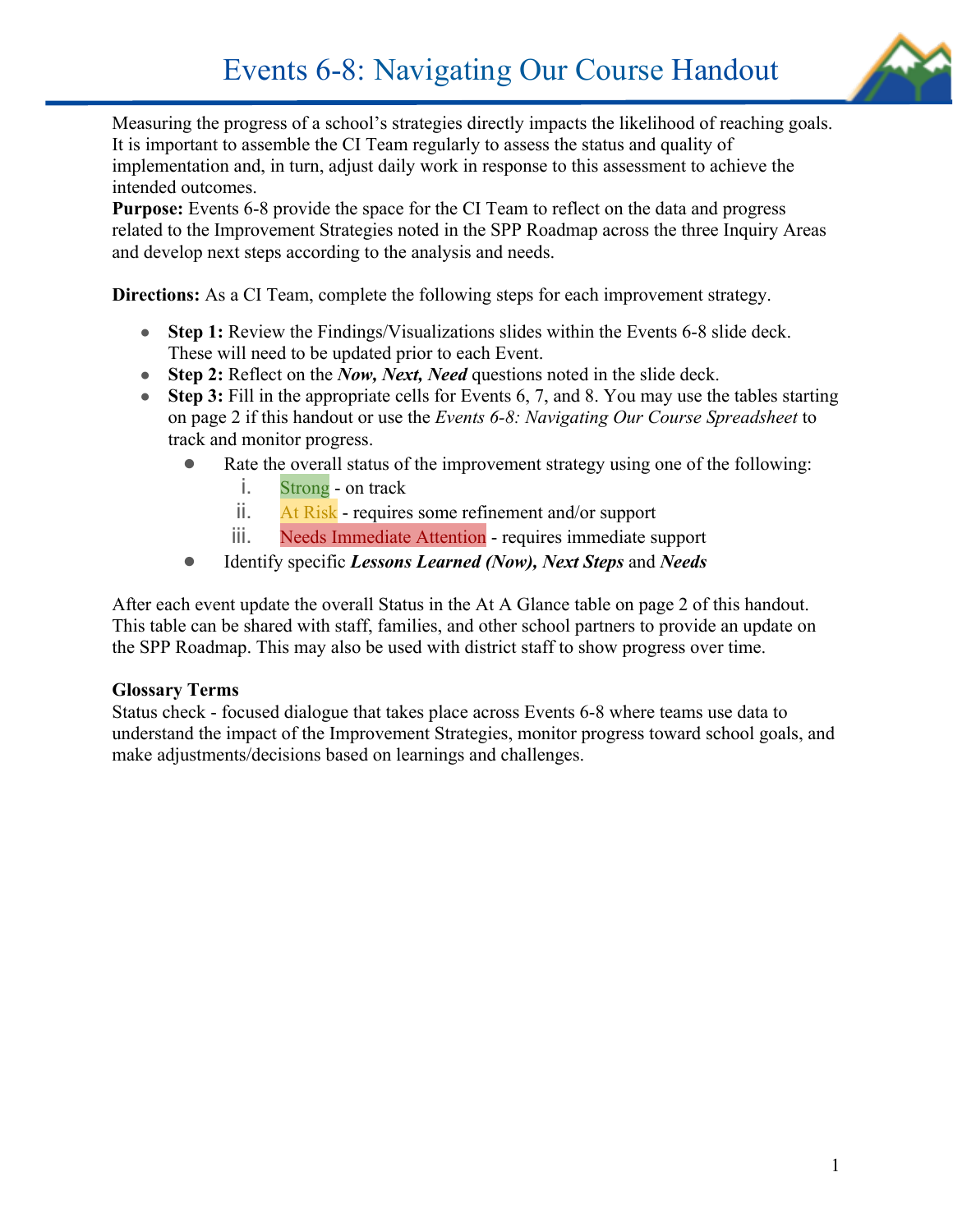### **Navigating Our Course At A Glance**



Fill in the tables below with school Goals, Improvement Strategies, and Intended Outcomes. After each event, copy and paste Strong, At Risk, or Needs Immediate Attention to the Event # Status column determined by the Event's activities on the following pages.

### **Student Success**

**School Goal 1:** Lemmon Valley students will exhibit performance that shows achieving higher proficiency (Level 3 or 4) in both ELA & Math with the SBAC. In 2021-22, AGP data will show an 8-10% increase of students will meet state catch-up targets in ELA & Math.

| <b>Improvement Strategies</b>                                                                                                                                                                                                                                                                                                                                                      | <b>Intended Outcomes</b>                                                                                                                                                                                                                                                              | Event 6<br><b>Status</b> | <b>Event 7</b><br><b>Status</b> | <b>Event 8</b><br><b>Status</b> |
|------------------------------------------------------------------------------------------------------------------------------------------------------------------------------------------------------------------------------------------------------------------------------------------------------------------------------------------------------------------------------------|---------------------------------------------------------------------------------------------------------------------------------------------------------------------------------------------------------------------------------------------------------------------------------------|--------------------------|---------------------------------|---------------------------------|
| Tier 1 instruction implementation during the<br>instructional day with a focus on use of backwards<br>planning with high quality guaranteed and viable<br>curriculum guides in ELA and math. This will be<br>supported with research based impactful<br>instructional practices, supplemental materials,<br>scaffolds, and differentiation for learning of grade<br>level content. | Students will be engaged in 85% of<br>the learning and text to ensure Tier<br>1/grade level learning is occurring<br>with high quality instructional<br>supports and language development<br>integration for all students to access<br>Nevada Academic Content Standards<br>learning. | <b>At Risk</b>           | <b>At Risk</b>                  | Update after<br>Event 8         |
| Data-driven instructional decision making<br>occurring with the essential standards of learning<br>from LVES Common Assessments.                                                                                                                                                                                                                                                   | Increase in student performance on<br><b>LVES Common Assessments with</b><br>70% of students meeting or<br>exceeding $(80\%)$ standards on<br>Lemmon Valley ES (LVES) common<br>assessments.                                                                                          | <b>Strong</b>            | <b>Strong</b>                   |                                 |
|                                                                                                                                                                                                                                                                                                                                                                                    |                                                                                                                                                                                                                                                                                       |                          |                                 |                                 |

| <b>Adult Learning Culture</b>                                                                                                                                                                                                                                        |                                                               |               |                |                         |
|----------------------------------------------------------------------------------------------------------------------------------------------------------------------------------------------------------------------------------------------------------------------|---------------------------------------------------------------|---------------|----------------|-------------------------|
| School Goal 2: Ensure the Professional Learning Communities (PLC) process is implemented with fidelity and reliability school<br>wide to ensure the four essential questions of PLC are utilized to implement data-driven instructional decision-making school wide. |                                                               |               |                |                         |
| Event 8<br>Event 6<br>Event 7<br><b>Intended Outcomes</b><br><b>Improvement Strategies</b><br><b>Status</b><br><b>Status</b><br><b>Status</b>                                                                                                                        |                                                               |               |                |                         |
| Through the PLC process, common assessments<br>will be created through alignment to the essential                                                                                                                                                                    | All ELA and math unit/topic<br>common assessments are created | <b>Strong</b> | <b>At Risk</b> | Update after<br>Event 8 |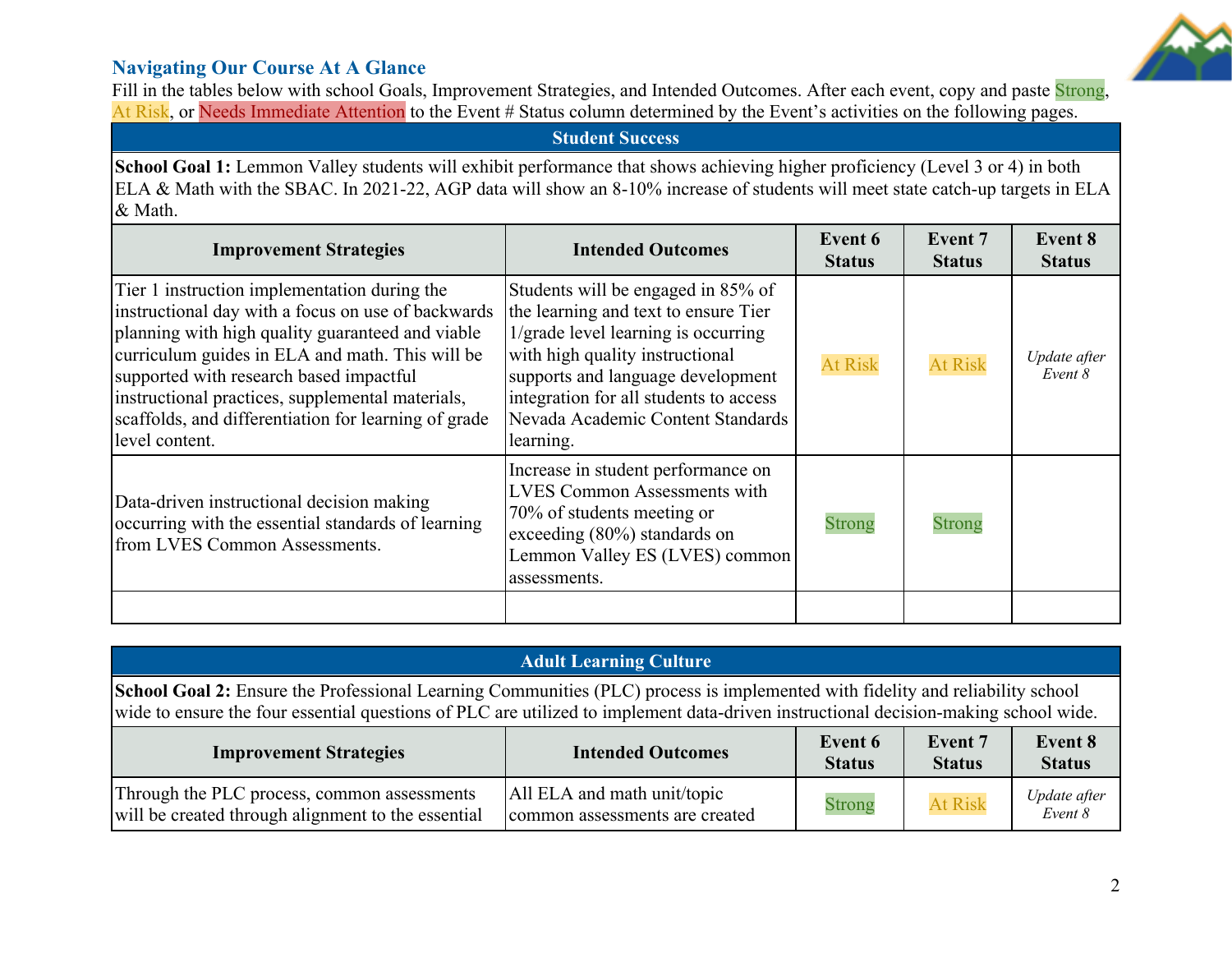| standards in both ELA and Math creating a<br>baseline of performance data to support goals for<br>the $21-22$ SY.                                                                                                                                                                                                                                                        | with alignment to the LVES Essential<br>Standards with access to School City<br>administration of the common<br>assessment.                                                             |               |               |  |
|--------------------------------------------------------------------------------------------------------------------------------------------------------------------------------------------------------------------------------------------------------------------------------------------------------------------------------------------------------------------------|-----------------------------------------------------------------------------------------------------------------------------------------------------------------------------------------|---------------|---------------|--|
| The common assessment results will be analyzed,<br>through PLC processes, to assess the effectiveness<br>of Tier 1 instruction and identify opportunities for<br>instructional modifications and<br>reteaching/enrichment with accurate use of data-<br>analysis process to be making informed data driven documented in LVES PLC Road<br>instructional decision making. | Consistent and continuous PLC<br>Process cycle being implemented<br>with data-analysis of all Unit<br>Common Assessments, and evident<br>next steps to instructional practices<br>Maps. | <b>Strong</b> | <b>Strong</b> |  |
|                                                                                                                                                                                                                                                                                                                                                                          |                                                                                                                                                                                         |               |               |  |

## **Connectedness School Goal 3:** Greater presence of Social Emotional Learning (SEL) practices integrated into the classroom and school environment by increasing the number of observable Teacher and Student SEL practices and positive reinforcement engagement. Decrease in percentage of Chronic Absenteeism to reflect less than or equal to 6% students chronically absent.

| <b>Improvement Strategies</b>                                                                                                                                                   | <b>Intended Outcomes</b>                                                                                                | Event 6<br><b>Status</b> | <b>Event 7</b><br><b>Status</b> | <b>Event 8</b><br><b>Status</b> |
|---------------------------------------------------------------------------------------------------------------------------------------------------------------------------------|-------------------------------------------------------------------------------------------------------------------------|--------------------------|---------------------------------|---------------------------------|
| School-wide and Tier 1 classroom integration of<br>SEL practices and PBIS system to promote positive results on the SEL practices and<br>learning environment for all students. | Increase in student climate survey<br>indicators for positive outcomes.                                                 | <b>Strong</b>            | <b>Strong</b>                   | Update after<br>Event 8         |
| Decrease in percentage of Chronic Absenteeism<br>students at Lemmon Valley Elementary School<br>through the use of the SEL curriculum.                                          | Decrease in percentage of Chronic<br>Absenteeism to reflect less than or<br>equal to 6% students chronically<br>absent. | <b>At Risk</b>           | <b>At Risk</b>                  |                                 |
|                                                                                                                                                                                 |                                                                                                                         |                          |                                 |                                 |

# **Event 7 - Status Check 2**

**Student Success**

**School Goal 1:** Lemmon Valley students will exhibit performance that shows achieving higher proficiency (Level 3 or 4) in both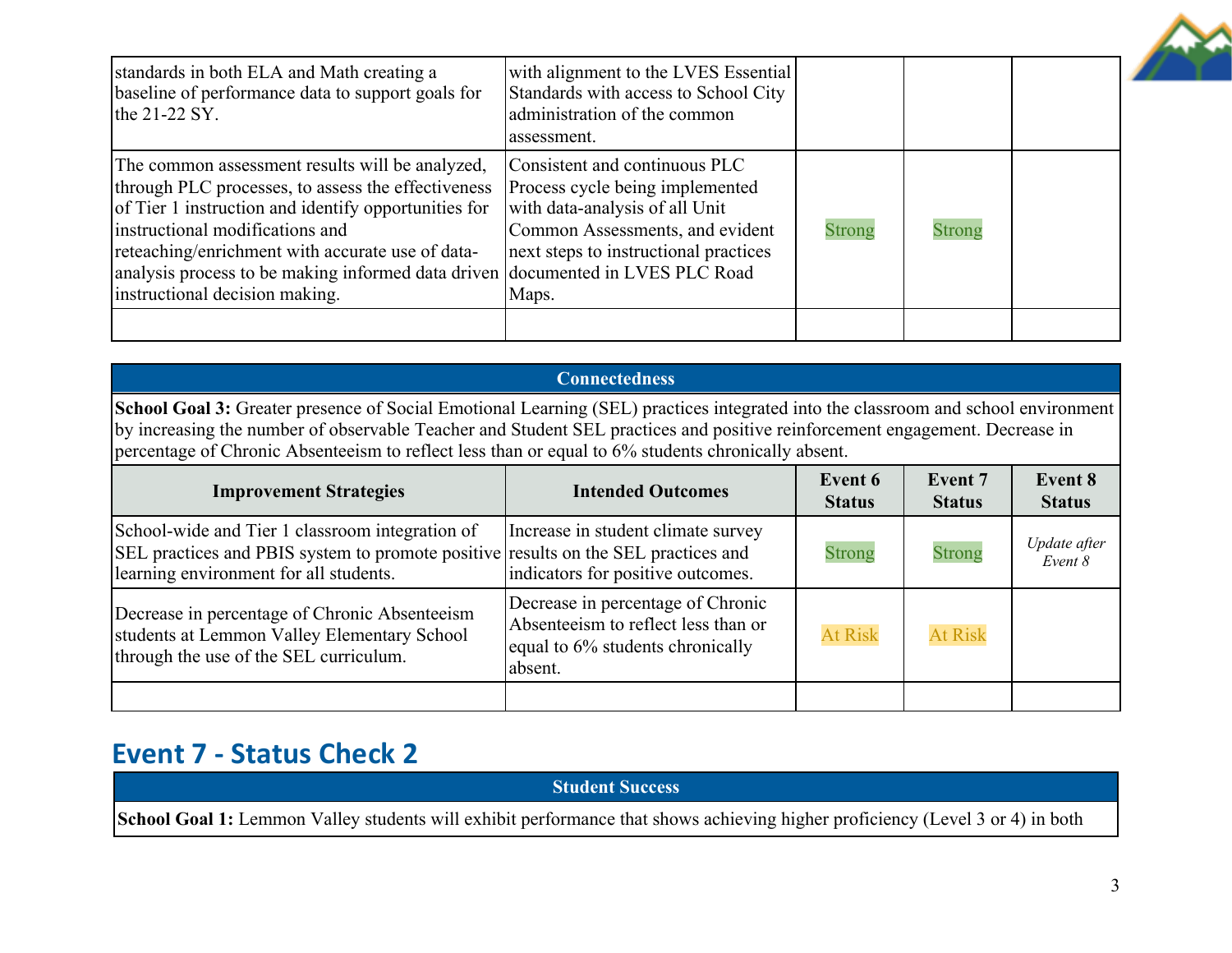

ELA & Math with the SBAC. In 2021-22, AGP data will show an 8-10% increase of students will meet state catch-up targets in ELA & Math.

| <b>Improvement Strategies</b>                                                                                                                                                                                                                                                                                                                                                   | <b>Intended Outcomes</b>                                                                                                                                                                                                                                                     | <b>Event 7 Status</b> |  |
|---------------------------------------------------------------------------------------------------------------------------------------------------------------------------------------------------------------------------------------------------------------------------------------------------------------------------------------------------------------------------------|------------------------------------------------------------------------------------------------------------------------------------------------------------------------------------------------------------------------------------------------------------------------------|-----------------------|--|
| Tier 1 instruction implementation during the<br>instructional day with a focus on use of backwards<br>planning with high quality guaranteed and viable<br>curriculum guides in ELA and math. This will be<br>supported with research based impactful instructional<br>practices, supplemental materials, scaffolds, and<br>differentiation for learning of grade level content. | Students will be engaged in 85% of the learning and<br>text to ensure Tier 1/grade level learning is occurring<br>with high quality instructional supports and language<br>development integration for all students to access<br>Nevada Academic Content Standards learning. | <b>At Risk</b>        |  |
| Data-driven instructional decision making occurring<br>with the essential standards of learning from LVES<br>Common Assessments.                                                                                                                                                                                                                                                | Increase in student performance on LVES Common<br>Assessments with 70% of students meeting or<br>exceeding (80%) standards on Lemmon Valley ES<br>(LVES) common assessments.                                                                                                 | <b>Strong</b>         |  |
|                                                                                                                                                                                                                                                                                                                                                                                 |                                                                                                                                                                                                                                                                              |                       |  |
|                                                                                                                                                                                                                                                                                                                                                                                 |                                                                                                                                                                                                                                                                              |                       |  |
| <b>Lessons Learned (Now)</b>                                                                                                                                                                                                                                                                                                                                                    |                                                                                                                                                                                                                                                                              |                       |  |

**Strategy 1: Teacher need more guidance and support for a more student-centered learning that engage students in 85% of the learning**

**Strategy 2: Teacher need more guidance and support for implementing and utilizing high quality instructional practices that engage students in 85% of the learning**

**Strategy 3:**

**Strategy 4:**

**Next Steps:**

**Strategy 1: Professional Learning of student-centered learning to engage students in 85% of the learning.**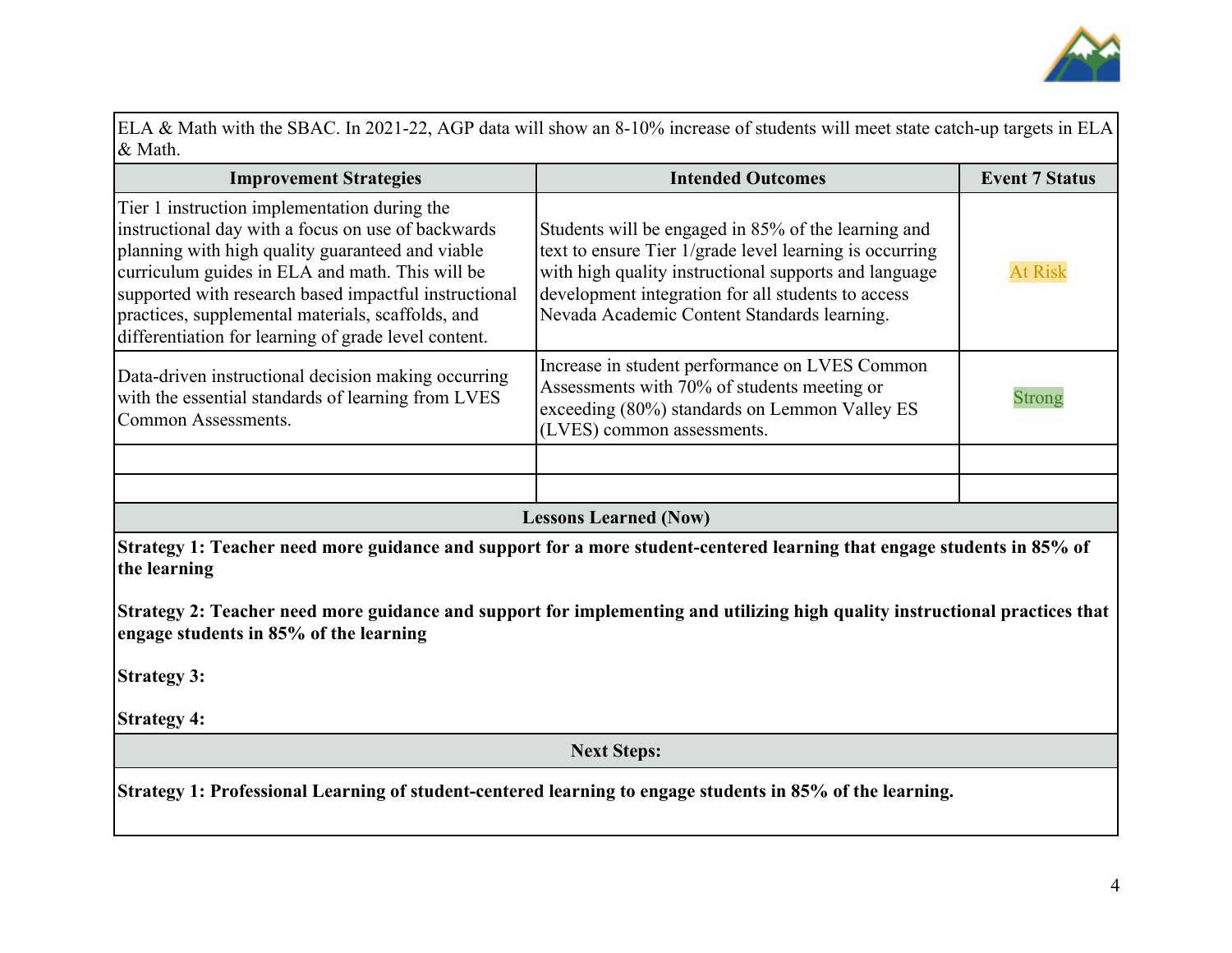

**Strategy 2: Professional Learning of implementing and utilizing high quality instructional practices to engage students in 85% of the learning.**

**Strategy 3: Instructional coaching/modeling/and coteaching of student engagement and use of high quality instructional practices.**

**Strategy 4:**

**Need:**

**Strategy 1: Learning Facilitator and Admin support for this Professional Development and Instructional coaching**

**Strategy 2: Concrete strategies and models of student-centered learning of students engaged in 85% of the learning.**

**Strategy 3:**

**Strategy 4:**

### **Adult Learning Culture**

**School Goal 2:** Ensure the Professional Learning Communities (PLC) process is implemented with fidelity and reliability school wide to ensure the four essential questions of PLC are utilized to implement data-driven instructional decision-making school wide.

| <b>Improvement Strategies</b>                                                                                                                                                                                                                                    | <b>Intended Outcomes</b>                                                                                                                                       | <b>Event 7 Status</b> |
|------------------------------------------------------------------------------------------------------------------------------------------------------------------------------------------------------------------------------------------------------------------|----------------------------------------------------------------------------------------------------------------------------------------------------------------|-----------------------|
| Through the PLC process, common assessments will<br>be created through alignment to the essential standards   created with alignment to the LVES Essential<br>in both ELA and Math creating a baseline of<br>performance data to support goals for the 21-22 SY. | All ELA and math unit/topic common assessments are<br>Standards with access to School City administration of<br>the common assessment.                         | <b>Strong</b>         |
| The common assessment results will be analyzed,<br>through PLC processes, to assess the effectiveness of<br>Tier 1 instruction and identify opportunities for                                                                                                    | Consistent and continuous PLC Process cycle being<br>implemented with data-analysis of all Unit Common<br>Assessments, and evident next steps to instructional | <b>Strong</b>         |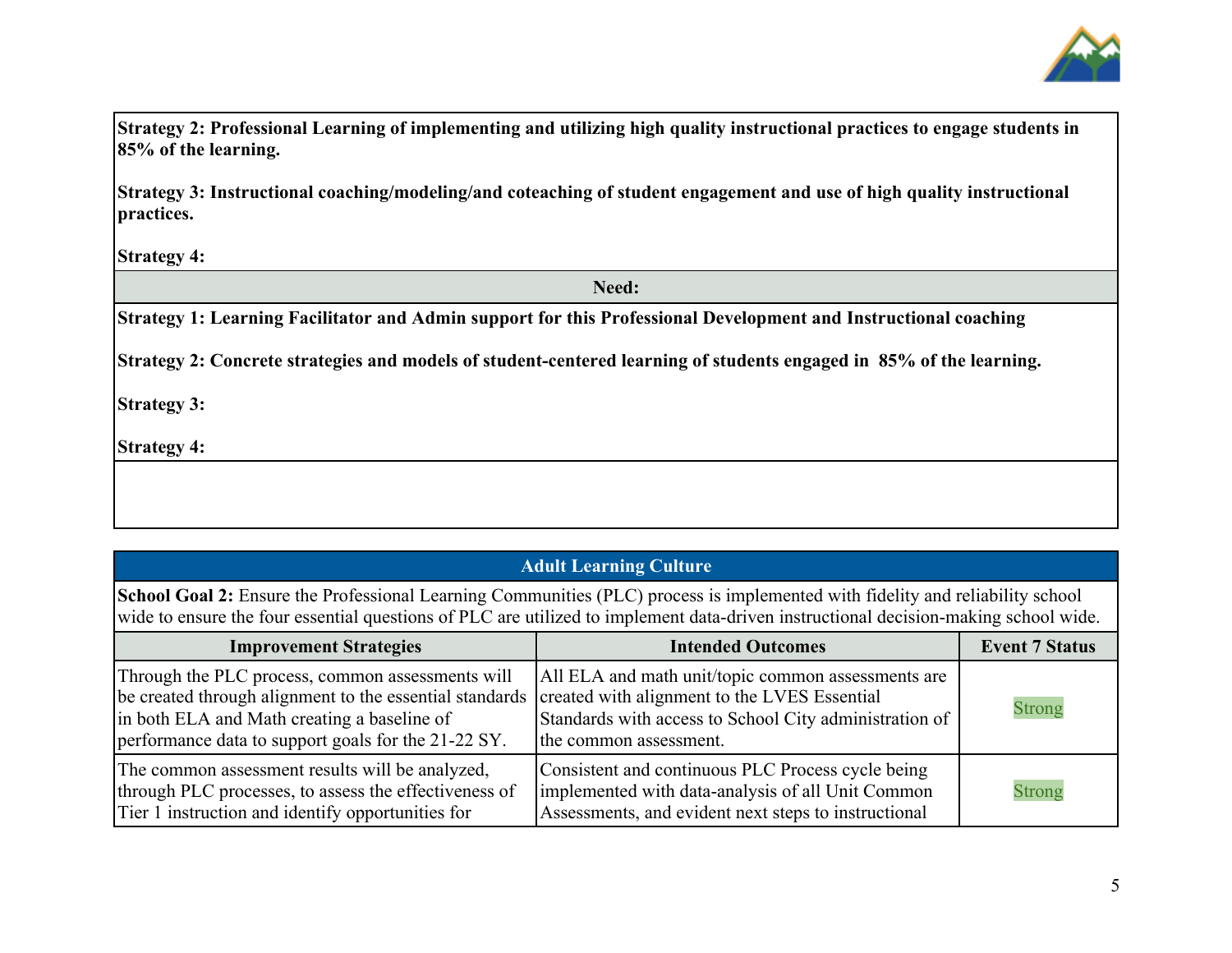

| instructional modifications and reteaching/enrichment<br>with accurate use of data-analysis process to be making<br>informed data-driven instructional decision making. | practices documented in LVES PLC Road Maps. |  |  |
|-------------------------------------------------------------------------------------------------------------------------------------------------------------------------|---------------------------------------------|--|--|
|                                                                                                                                                                         |                                             |  |  |
|                                                                                                                                                                         |                                             |  |  |
|                                                                                                                                                                         | <b>Lessons Learned (Now)</b>                |  |  |
| Strategy 1: PLCs have been consistent and prioritized PLCs as a focus school wide.                                                                                      |                                             |  |  |
| Strategy 2: LVES PLC Road Map has been a successful guide for PLC Process implementation.                                                                               |                                             |  |  |
| <b>Strategy 3:</b>                                                                                                                                                      |                                             |  |  |
| <b>Strategy 4:</b>                                                                                                                                                      |                                             |  |  |
|                                                                                                                                                                         | <b>Next Steps:</b>                          |  |  |
| Strategy 1: Data-analysis discussion need to continue and deepen to allow for specific high quality instructional practices are<br>utilized and implemented.            |                                             |  |  |
| Strategy 2: Deeper and consistent use of the LVES Data-Analysis protocol during the PLC Process.                                                                        |                                             |  |  |
| <b>Strategy 3:</b>                                                                                                                                                      |                                             |  |  |
| <b>Strategy 4:</b>                                                                                                                                                      |                                             |  |  |
| Need:                                                                                                                                                                   |                                             |  |  |
| <b>Strategy 1: Professional Learning on Data-Analysis</b>                                                                                                               |                                             |  |  |
| <b>Strategy 2:</b>                                                                                                                                                      |                                             |  |  |
| <b>Strategy 3:</b>                                                                                                                                                      |                                             |  |  |
| <b>Strategy 4:</b>                                                                                                                                                      |                                             |  |  |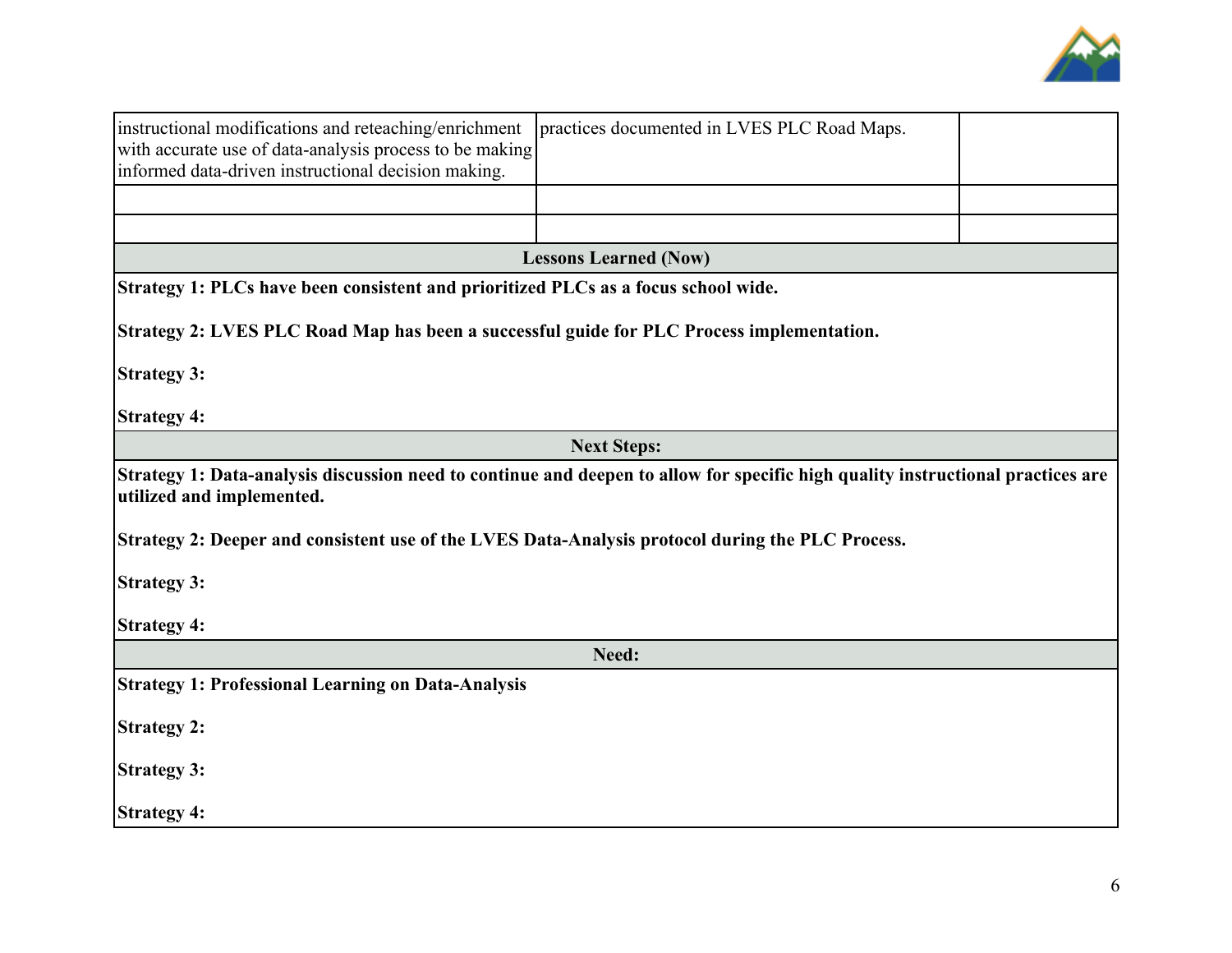

### **Connectedness**

**School Goal 3:** Greater presence of Social Emotional Learning (SEL) practices integrated into the classroom and school environment by increasing the number of observable Teacher and Student SEL practices and positive reinforcement engagement. Decrease in percentage of Chronic Absenteeism to reflect less than or equal to 6% students chronically absent.

| <b>Improvement Strategies</b>                                                                                                                                                                 | <b>Intended Outcomes</b>                                    | <b>Event 7 Status</b> |  |
|-----------------------------------------------------------------------------------------------------------------------------------------------------------------------------------------------|-------------------------------------------------------------|-----------------------|--|
| School-wide and Tier 1 classroom integration of SEL<br>practices and PBIS system to promote positive learning ractices and indicators for positive outcomes.<br>environment for all students. | Increase in student climate survey results on the SEL       | <b>Strong</b>         |  |
| Decrease in percentage of Chronic Absenteeism<br>students at Lemmon Valley Elementary School through reflect less than or equal to 6% students chronically<br>the use of the SEL curriculum.  | Decrease in percentage of Chronic Absenteeism to<br>absent. | <b>At Risk</b>        |  |
|                                                                                                                                                                                               |                                                             |                       |  |
|                                                                                                                                                                                               |                                                             |                       |  |
| gecone Loornad (Now)                                                                                                                                                                          |                                                             |                       |  |

#### **Lessons Learned (Now)**

**Strategy 1: Give Climate Survey when other tests are not being given.**

**Strategy 2: Have Counselor proctor the climate survey and be available to answer students' questions if they don't understand, to ensure consistency of survey completion.**

**Strategy 3: Use a climate survey for multiple grades to provide a broader base for climate survey to give a more accurate picture of where the school is with SEL**

**Strategy 4: Overall SEL competency scores for this year went up from 60% 2020/21 to 65% 2021/2022**

**Strategy 5: Incentivizing students through Attendance monitors and family meeting has helped decrease the percentage of Chronic Absenteeism to currently .44% Severely Chronic Absenteeism and 16.47% for Chronic Absenteeism. Total 16.91%**

**Strategy 6: Classroom and whole school incentive systems are showing improvements**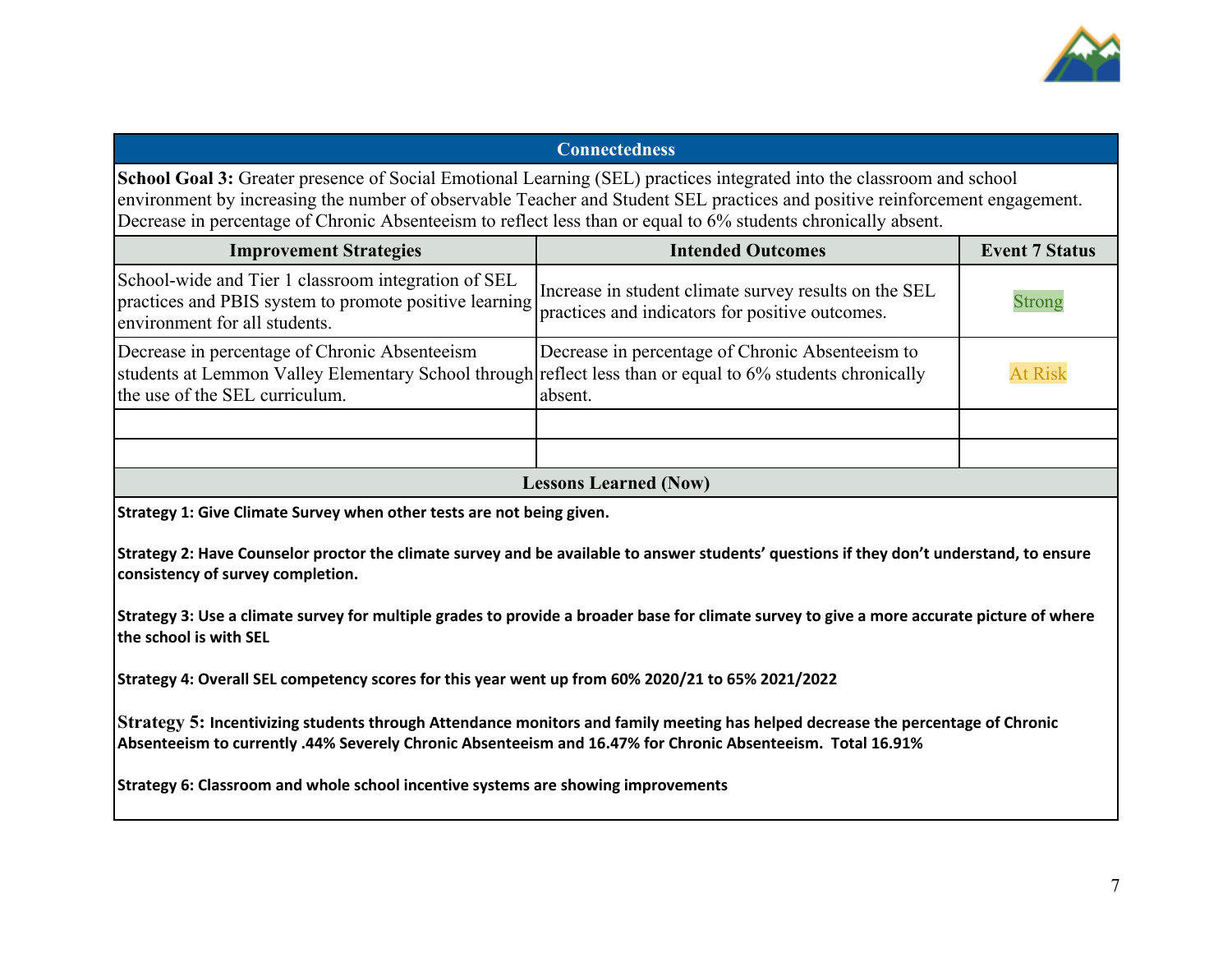

| Strategy 7: Having Safe School Professional or Counselor sit in on conferences to talk about attendance with parents was very helpful             |  |  |  |  |
|---------------------------------------------------------------------------------------------------------------------------------------------------|--|--|--|--|
| <b>Next Steps:</b>                                                                                                                                |  |  |  |  |
| Strategy 1: Receive and analyze Climate Survey results from $3^{rd}$ & 4 <sup>th</sup> grade students climate survey.                             |  |  |  |  |
| Strategy 2: Conduct SEL Fidelity Checks through classroom Walk-throughs with administration.                                                      |  |  |  |  |
| <b>Strategy 3: Continue to implement incentive programs</b>                                                                                       |  |  |  |  |
| Strategy 4: Hold parent meeting with those students that are chronically absent.                                                                  |  |  |  |  |
| Strategy 5: Safe School Professional to continue to remove barriers for families by providing additional resource and supports community<br>wide. |  |  |  |  |
| Need:                                                                                                                                             |  |  |  |  |
| Strategy 1: Professional Learning of Sanford and Harmony SEL Curriculum implementation by all classroom teachers                                  |  |  |  |  |
| Strategy 2: Professional Learning on Growth Mindset for all staff to encourage buy-in and implementation.                                         |  |  |  |  |
| <b>Strategy 3: All staff participation in incentive programs</b>                                                                                  |  |  |  |  |
| <b>Strategy 4:</b>                                                                                                                                |  |  |  |  |

# **Event 8 - Status Check 3**

|                                                                                                                                                                                                                                                                                   | <b>Student Success</b>                                                                                         |                       |  |  |
|-----------------------------------------------------------------------------------------------------------------------------------------------------------------------------------------------------------------------------------------------------------------------------------|----------------------------------------------------------------------------------------------------------------|-----------------------|--|--|
| <b>School Goal 1:</b> Lemmon Valley students will exhibit performance that shows achieving higher proficiency (Level 3 or 4) in both<br>ELA & Math with the SBAC. In 2021-22, AGP data will show an 8-10% increase of students will meet state catch-up targets in ELA<br>& Math. |                                                                                                                |                       |  |  |
| <b>Improvement Strategies</b>                                                                                                                                                                                                                                                     | <b>Intended Outcomes</b>                                                                                       | <b>Event 8 Status</b> |  |  |
| Tier 1 instruction implementation during the<br>instructional day with a focus on use of backwards                                                                                                                                                                                | Students will be engaged in 85% of the learning and<br>text to ensure Tier 1/grade level learning is occurring |                       |  |  |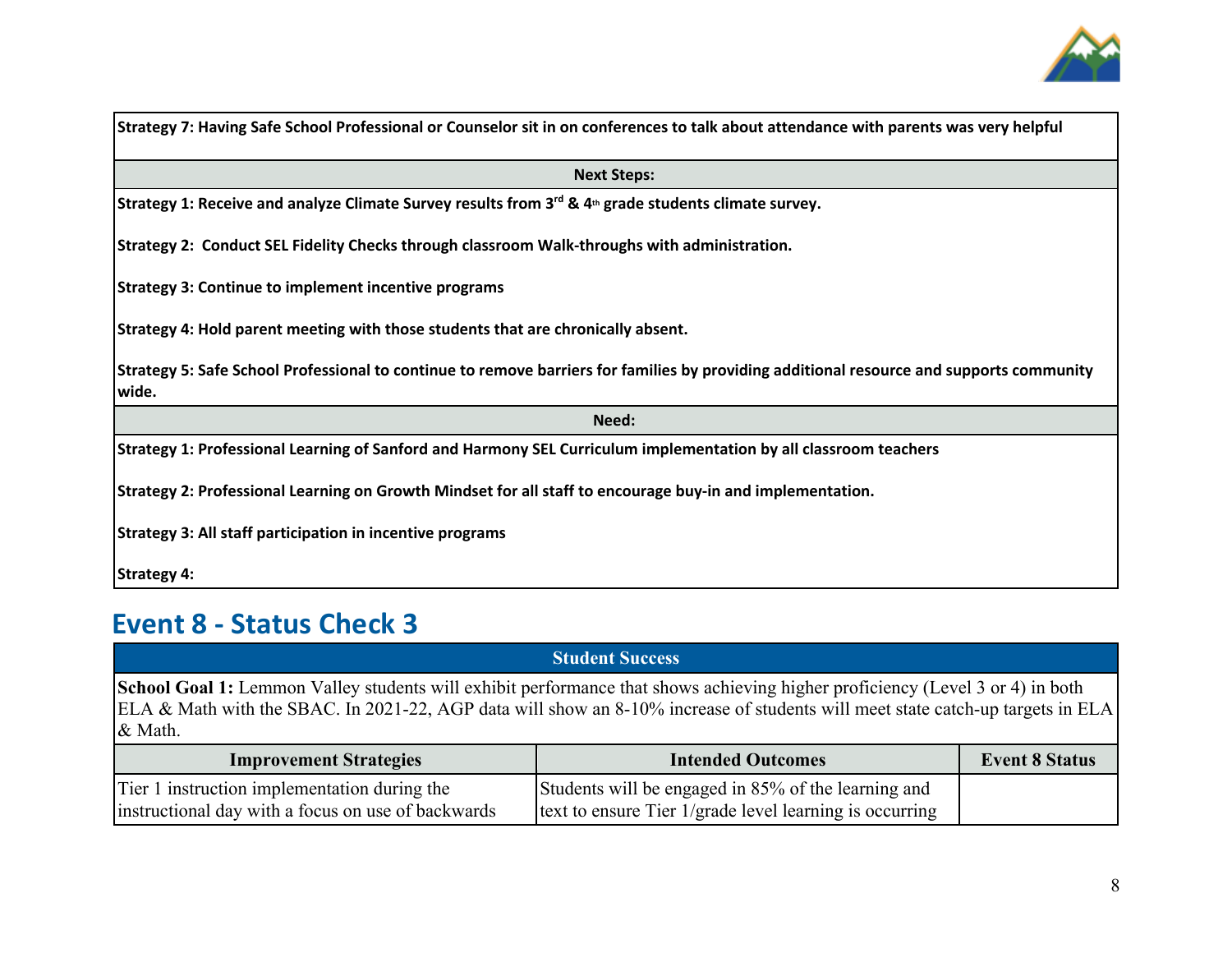

| planning with high quality guaranteed and viable<br>curriculum guides in ELA and math. This will be<br>supported with research based impactful instructional<br>practices, supplemental materials, scaffolds, and<br>differentiation for learning of grade level content. | with high quality instructional supports and language<br>development integration for all students to access<br>Nevada Academic Content Standards learning.                  |  |  |  |
|---------------------------------------------------------------------------------------------------------------------------------------------------------------------------------------------------------------------------------------------------------------------------|-----------------------------------------------------------------------------------------------------------------------------------------------------------------------------|--|--|--|
| Data-driven instructional decision making occurring<br>with the essential standards of learning from LVES<br><b>Common Assessments.</b>                                                                                                                                   | Increase in student performance on LVES Common<br>Assessments with 70% of students meeting or<br>exceeding (80%) standards on Lemmon Valley ES<br>(LVES) common assessments |  |  |  |
|                                                                                                                                                                                                                                                                           |                                                                                                                                                                             |  |  |  |
|                                                                                                                                                                                                                                                                           |                                                                                                                                                                             |  |  |  |
|                                                                                                                                                                                                                                                                           | <b>Key Takeaways (Now):</b>                                                                                                                                                 |  |  |  |
| <b>Strategy 1:</b>                                                                                                                                                                                                                                                        |                                                                                                                                                                             |  |  |  |
| <b>Strategy 2:</b>                                                                                                                                                                                                                                                        |                                                                                                                                                                             |  |  |  |
| <b>Strategy 3:</b>                                                                                                                                                                                                                                                        |                                                                                                                                                                             |  |  |  |
| <b>Strategy 4:</b>                                                                                                                                                                                                                                                        |                                                                                                                                                                             |  |  |  |
| Next:                                                                                                                                                                                                                                                                     |                                                                                                                                                                             |  |  |  |
| <b>Strategy 1:</b>                                                                                                                                                                                                                                                        |                                                                                                                                                                             |  |  |  |
| <b>Strategy 2:</b>                                                                                                                                                                                                                                                        |                                                                                                                                                                             |  |  |  |
| <b>Strategy 3:</b>                                                                                                                                                                                                                                                        |                                                                                                                                                                             |  |  |  |
| <b>Strategy 4:</b>                                                                                                                                                                                                                                                        |                                                                                                                                                                             |  |  |  |
|                                                                                                                                                                                                                                                                           | Need:                                                                                                                                                                       |  |  |  |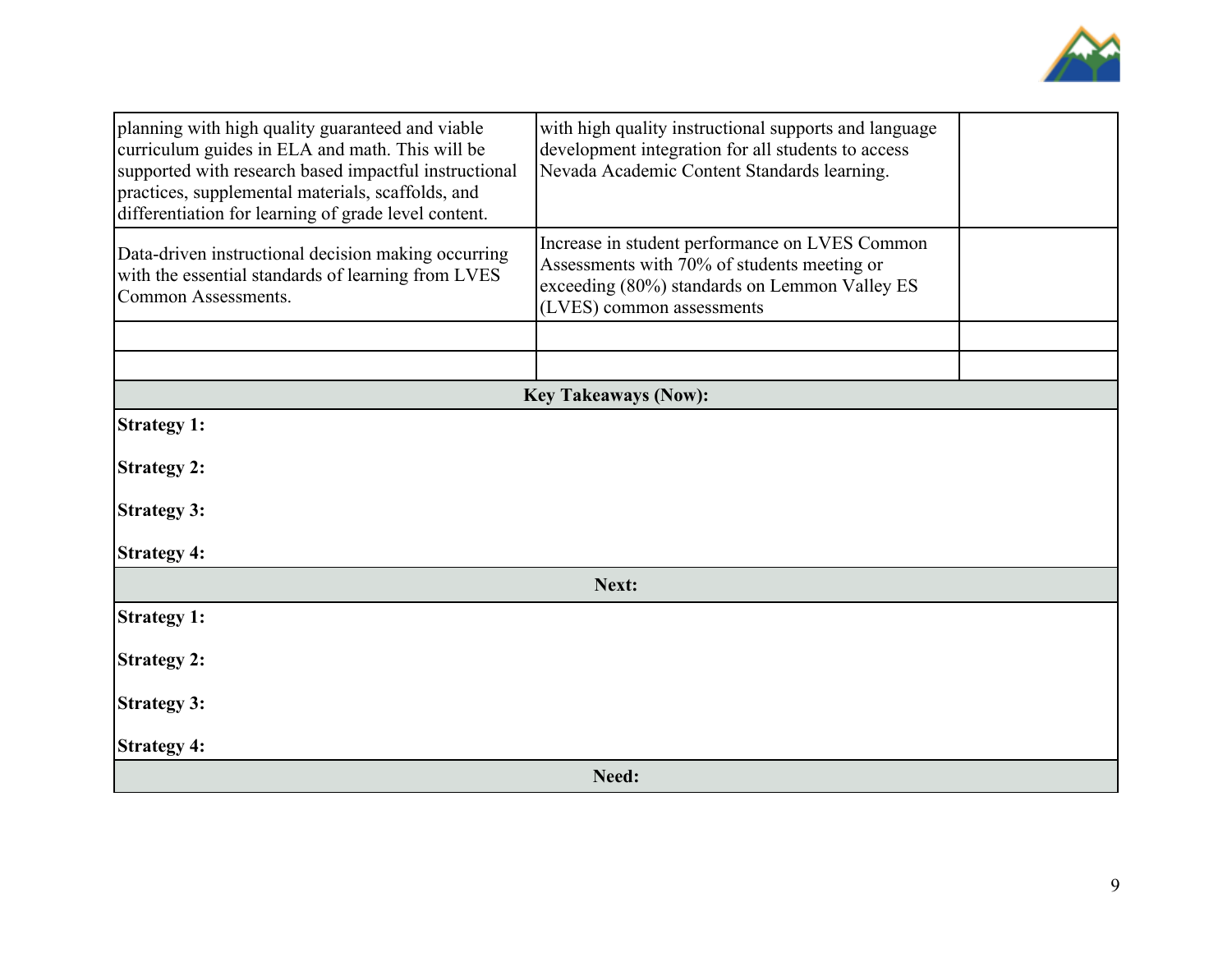

**Strategy 1:**

**Strategy 2:**

**Strategy 3:**

**Strategy 4:**

| <b>Adult Learning Culture</b>                                                                                                                                                                                                                                                                                                                                                        |                                                                                                                                                                                        |  |  |
|--------------------------------------------------------------------------------------------------------------------------------------------------------------------------------------------------------------------------------------------------------------------------------------------------------------------------------------------------------------------------------------|----------------------------------------------------------------------------------------------------------------------------------------------------------------------------------------|--|--|
| School Goal 2: Ensure the Professional Learning Communities (PLC) process is implemented with fidelity and reliability school<br>wide to ensure the four essential questions of PLC are utilized to implement data-driven instructional decision-making school wide.                                                                                                                 |                                                                                                                                                                                        |  |  |
| <b>Improvement Strategies</b>                                                                                                                                                                                                                                                                                                                                                        | <b>Event 8 Status</b><br><b>Intended Outcomes</b>                                                                                                                                      |  |  |
| Through the PLC process, common assessments will<br>be created through alignment to the essential standards<br>in both ELA and Math creating a baseline of<br>performance data to support goals for the 21-22 SY.                                                                                                                                                                    | All ELA and math unit/topic common assessments are<br>created with alignment to the LVES Essential<br>Standards with access to School City administration of<br>the common assessment. |  |  |
| The common assessment results will be analyzed,<br>through PLC processes, to assess the effectiveness of<br>Tier 1 instruction and identify opportunities for<br>instructional modifications and reteaching/enrichment<br>with accurate use of data-analysis process to be making practices documented in LVES PLC Road Maps.<br>informed data-driven instructional decision making. | Consistent and continuous PLC Process cycle being<br>implemented with data-analysis of all Unit Common<br>Assessments, and evident next steps to instructional                         |  |  |
|                                                                                                                                                                                                                                                                                                                                                                                      |                                                                                                                                                                                        |  |  |
|                                                                                                                                                                                                                                                                                                                                                                                      |                                                                                                                                                                                        |  |  |
|                                                                                                                                                                                                                                                                                                                                                                                      | <b>Lessons Learned (Now)</b>                                                                                                                                                           |  |  |
| <b>Strategy 1:</b>                                                                                                                                                                                                                                                                                                                                                                   |                                                                                                                                                                                        |  |  |
| <b>Strategy 2:</b>                                                                                                                                                                                                                                                                                                                                                                   |                                                                                                                                                                                        |  |  |
| <b>Strategy 3:</b>                                                                                                                                                                                                                                                                                                                                                                   |                                                                                                                                                                                        |  |  |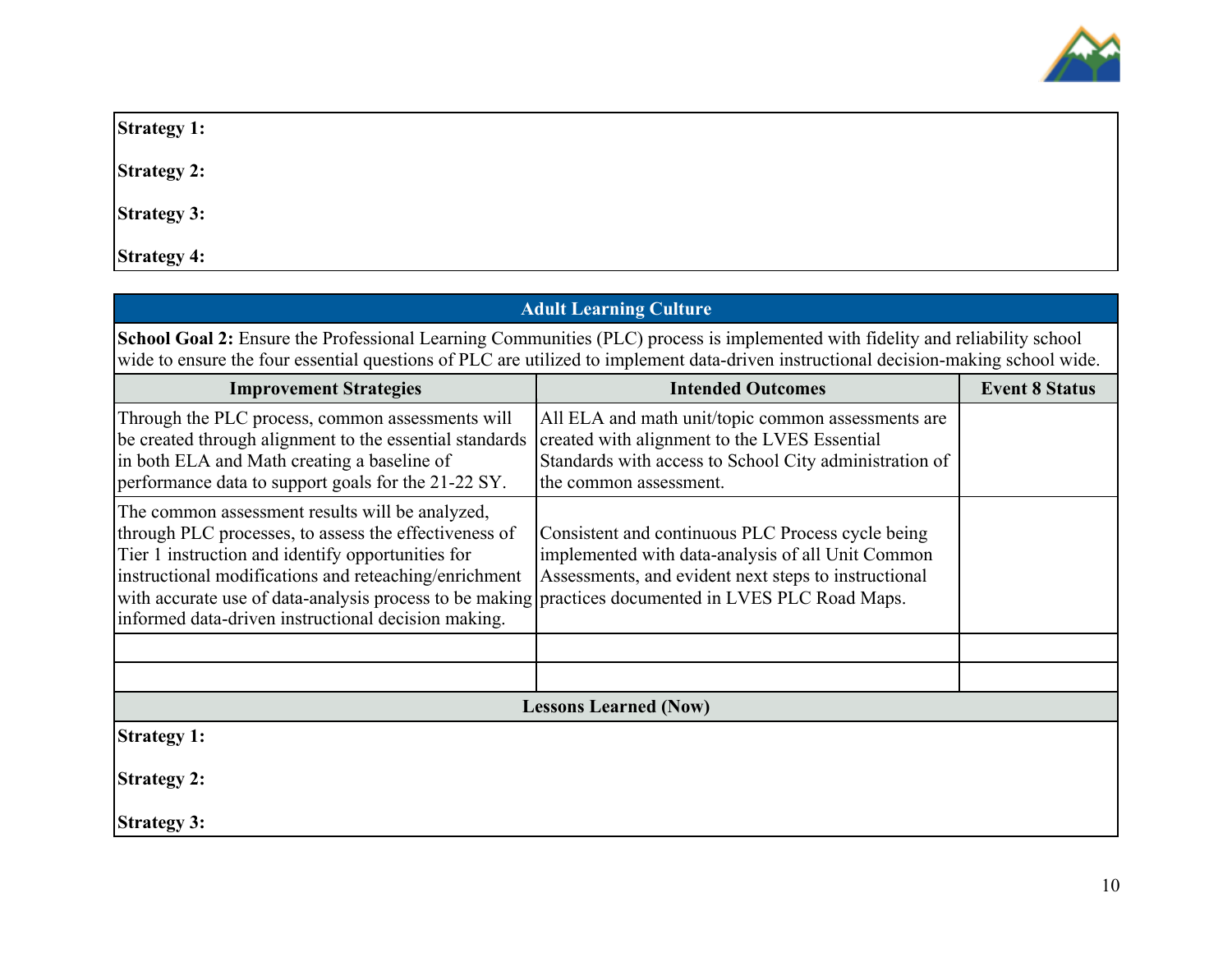

| <b>Strategy 4:</b> |       |  |  |  |
|--------------------|-------|--|--|--|
|                    | Next: |  |  |  |
| <b>Strategy 1:</b> |       |  |  |  |
| <b>Strategy 2:</b> |       |  |  |  |
| <b>Strategy 3:</b> |       |  |  |  |
| <b>Strategy 4:</b> |       |  |  |  |
| Need:              |       |  |  |  |
| <b>Strategy 1:</b> |       |  |  |  |
| <b>Strategy 2:</b> |       |  |  |  |
| <b>Strategy 3:</b> |       |  |  |  |
| <b>Strategy 4:</b> |       |  |  |  |

| <b>Connectedness</b>                                                                                                                                                                                                                                                                                                                                                   |                                                             |                       |  |  |  |
|------------------------------------------------------------------------------------------------------------------------------------------------------------------------------------------------------------------------------------------------------------------------------------------------------------------------------------------------------------------------|-------------------------------------------------------------|-----------------------|--|--|--|
| School Goal 3: Greater presence of Social Emotional Learning (SEL) practices integrated into the classroom and school<br>environment by increasing the number of observable Teacher and Student SEL practices and positive reinforcement engagement.<br>Decrease in percentage of Chronic Absenteeism to reflect less than or equal to 6% students chronically absent. |                                                             |                       |  |  |  |
| <b>Improvement Strategies</b>                                                                                                                                                                                                                                                                                                                                          | <b>Intended Outcomes</b>                                    | <b>Event 8 Status</b> |  |  |  |
| School-wide and Tier 1 classroom integration of SEL Increase in student climate survey results on the SEL<br>practices and PBIS system to promote positive learning practices and indicators for positive outcomes.<br>environment for all students.                                                                                                                   |                                                             |                       |  |  |  |
| Decrease in percentage of Chronic Absenteeism<br>students at Lemmon Valley Elementary School through reflect less than or equal to 6% students chronically<br>the use of the SEL curriculum.                                                                                                                                                                           | Decrease in percentage of Chronic Absenteeism to<br>absent. |                       |  |  |  |